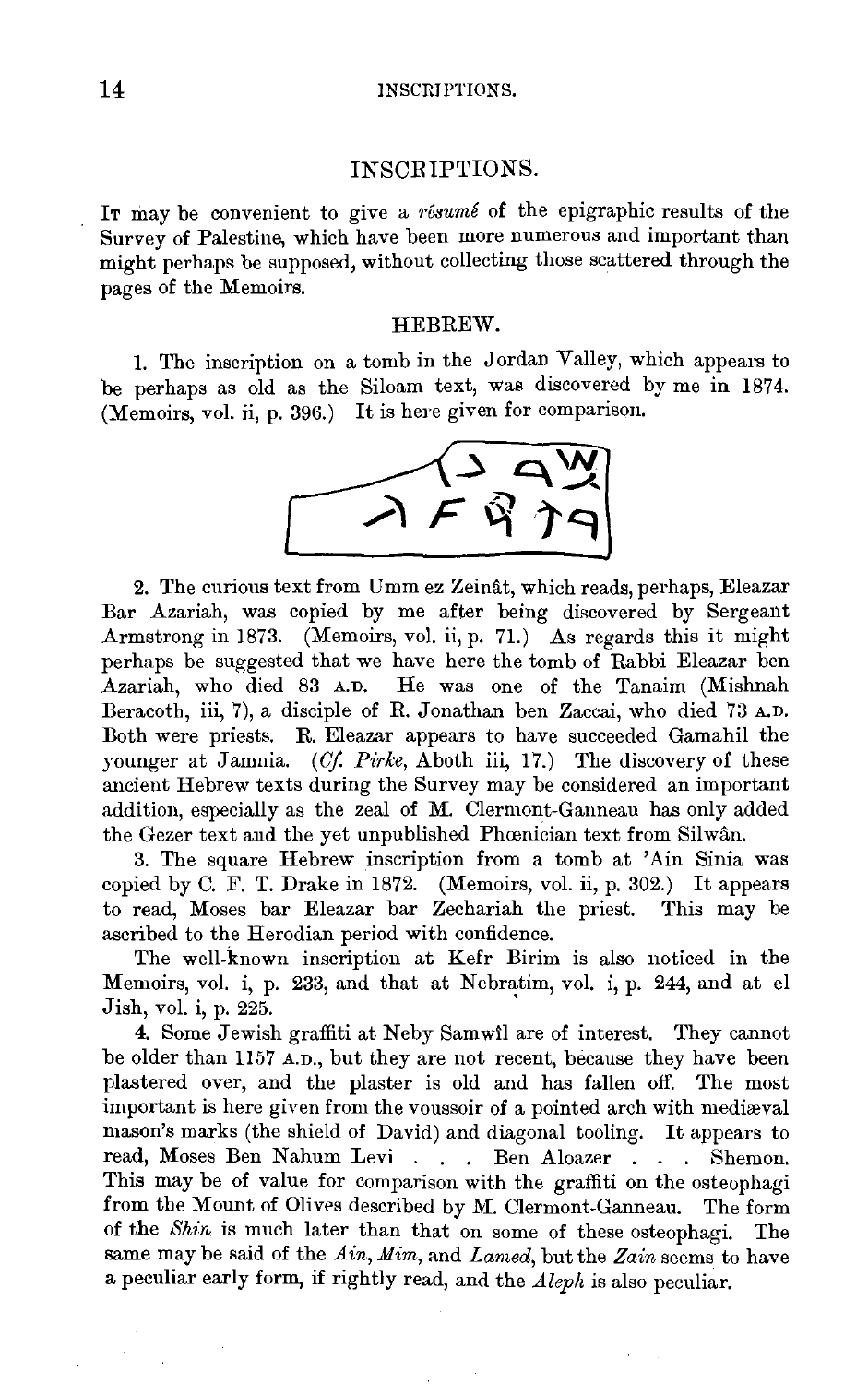#### INSCRIPTIONS.



Among the Jerusalem inscriptions which I have collected together for the Jerusalem Volume of the Memoirs will be found mentioned the six well-known Hebrew texts, namely, the Beni Hezir Tomb, and the tomb found by De Vogüé; the sarcophagus of Queen Sara, and the stele found by De Saulcy with the letters copied at the Torph Gate by Sir Charles Wilson, and the Phœnician letters on the Temple wall ; as also the Siloam text, the fragment of a text from Kefr Silwân, and the two supposed letters on the so-called " Egyptian Tomb" in the Kedron Valley. These, with the three Phoenician texts of Urm el 'Amin (Memoirs, vol. i, p. 183), and the coffin of Eshmunazar, the Gezer Stones, and the Pillar of Amwas, make a total of nineteen Hebrew and Phœnician texts known in Palestine. The Moabite Stone and the 'Arâk el Emîr text East of Jordan must be added to these. The graffiti are not counted, nor the numerous Jewish tombstones at Taffa. (Memoirs, vol. ii, p.  $277$ .)

### GREEK.

These are extremely numerous in Palestine, the majority being Christian, and subsequent to the fourth century. The most valuable is the stele of Herod's Temple found by M. Clermont-Ganneau. The following are the new ones found by the surveyors within the Survey.

5. The inscription of the Cathedral of Tyre, mentioned, but not given, Memoirs, vol. i, p. 73. I copied it in 1881.

# **PONTHN OnOMH 0 .. 01 .. N ΚΡΗΤΗΣ**

See Appendix, vol. iii, p. 428.

6. Greek text at Deir Dugheiya, which was found first by Renan, in honour of John the Baptist and St. George. (Memoirs, vol. i, p. 115.) It appears to have been rediscovered in 1877.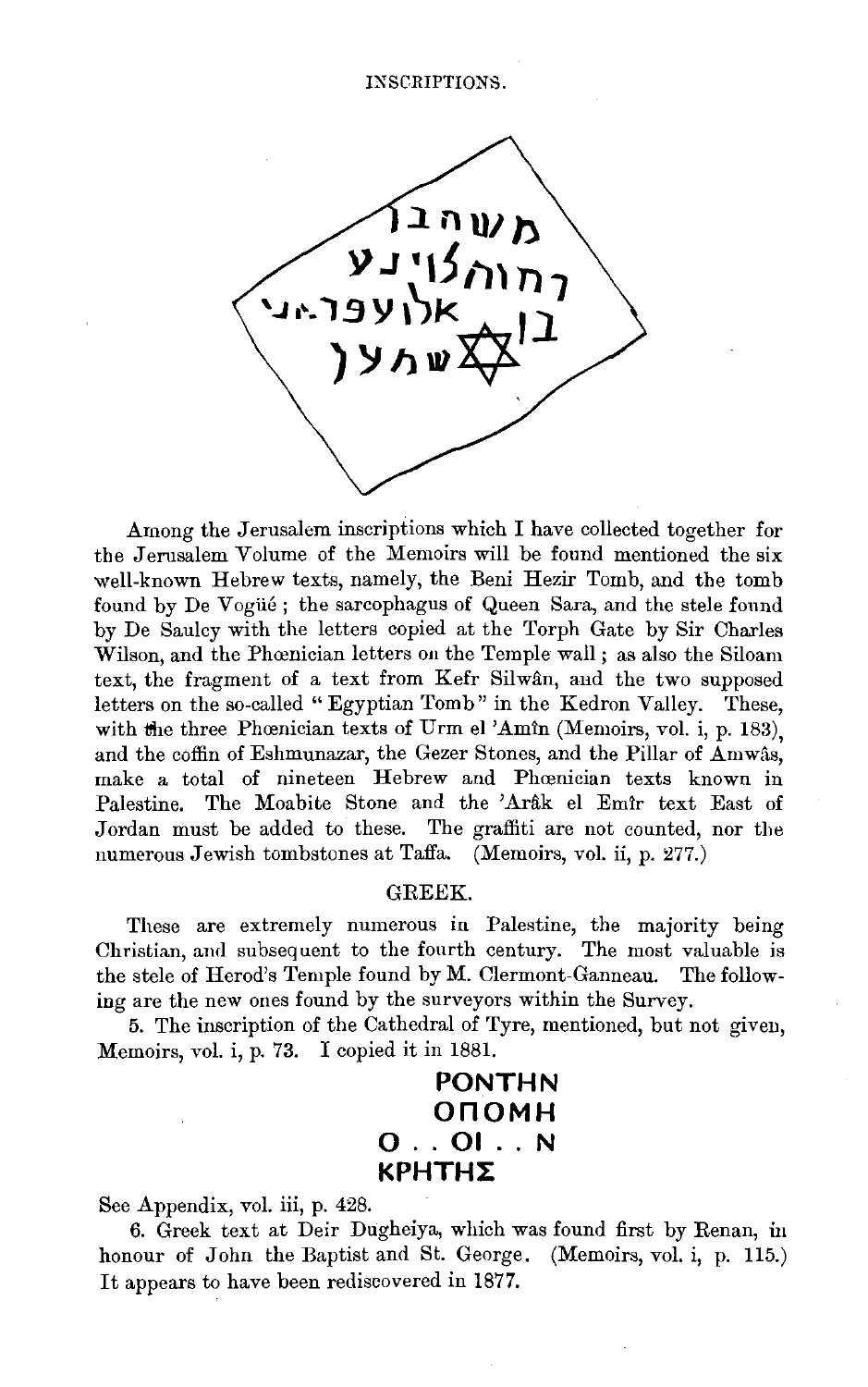7. Greek Christian text of Siddikim. (Memoirs, vol. i, p. 138.) It contains the name of St. Procopius and the Deacon Eusebius. From the contraction of the word Deacon it might be thought-as also from the Jerusalem crosses above the text-to be of Crusading origin.

8. Marble slab from Masûb. A funerary text, probably not earlier than the 12th century. (Memoirs, vol. i, p. 168.)

9. Greek Christian text from Marûn. (Memoirs, vol. i, p. 251.) On p. 260 is given another, which had been already copied by Renan.

10. Inscription on an early Christian tomb at Shefa 'Amr. (Memoirs, vol. i, p. 341.)

11. Inscription at 'Ablld, also found by Sir C. W. Wilson in 1866. (Memoirs, vol. ii, p. 303.) "Memorial of the Holy-"."

12. Medæval text, "Memorial of George," at el Hats. (Memoirs, vol. ii, p  $321.$ )

13. Inscription on font at Khurbet Kilkh. It was found by Sergeant Black, but had, I believe, been already copied by M. Clermont-Ganneau.  $(Memoirs, vol. ii, p. 336.)$ 

14. Inscription almost illegible, copied by C. F. T. Drake at 'Akrabeh.  $(Memoirs, vol. ii, p. 388.)$ 

15. A few letters from another stone at the same place.

16. Inscription at Mejdel Yaba, "The Church of St. Cerycus" (an early convent), or perhaps of the "Holy Herald"—that is, probably, of John the Baptist. (Memoirs, vol. ii, p. 361.)

17. El Mujhâr, a Greek Christian text. It was copied by M. Clermont-Ganneau in 1874, of which fact we were not aware. (Memoirs, vol. ii, p. 427.)

18. Dedication by Martin the Deacon. This also was copied by M. Clermont-Ganneau. (Memoirs, vol. ii, p. 134.)

19. Deir el Kelt. Greek and Arabic text over the door, and a number of mediaval Greek texts on the pictures. (Memoirs, vol. iii, pp. 193-197.) The texts at Koruntil and Kasr Hajlah were already known. (See Memoirs, vol. iii, pp. 203, 204, 215, 216.) The latter have since been entirely destroyed.

20. A few letters at Ascalon.

21. Deir el Belak, Greek Christian. (See Memoirs, vol. iii, p. 248).

22. Another from the same place. (Memoirs, vol. iii.)

23. Meidan ez Zeid. (Memoirs, vol. iii, p. 250.) A Greek funerary text.

24. A second found in 1877 on the same race course near Gaza. It is not given in the Memoirs. · It is Christian, beginning, "The earth is the Lord's and the fulness thereof," and records the facing of some building with stone by the Deacon Alexander. It is probably not older than the fifth century. (See *Quarterly Statement,* 1878, p. 199.)

25. Sheikh Rashed. (Memoirs, vol. iii, p. 253.) A medireval Greek Christian text in two lines.

26. Greek text in the Hebron Haram (Memoirs, vol. iii, p. 340); this is additional to one already known.

27. Khoreisa. Greek Christian text. "This is the gate of the Lord,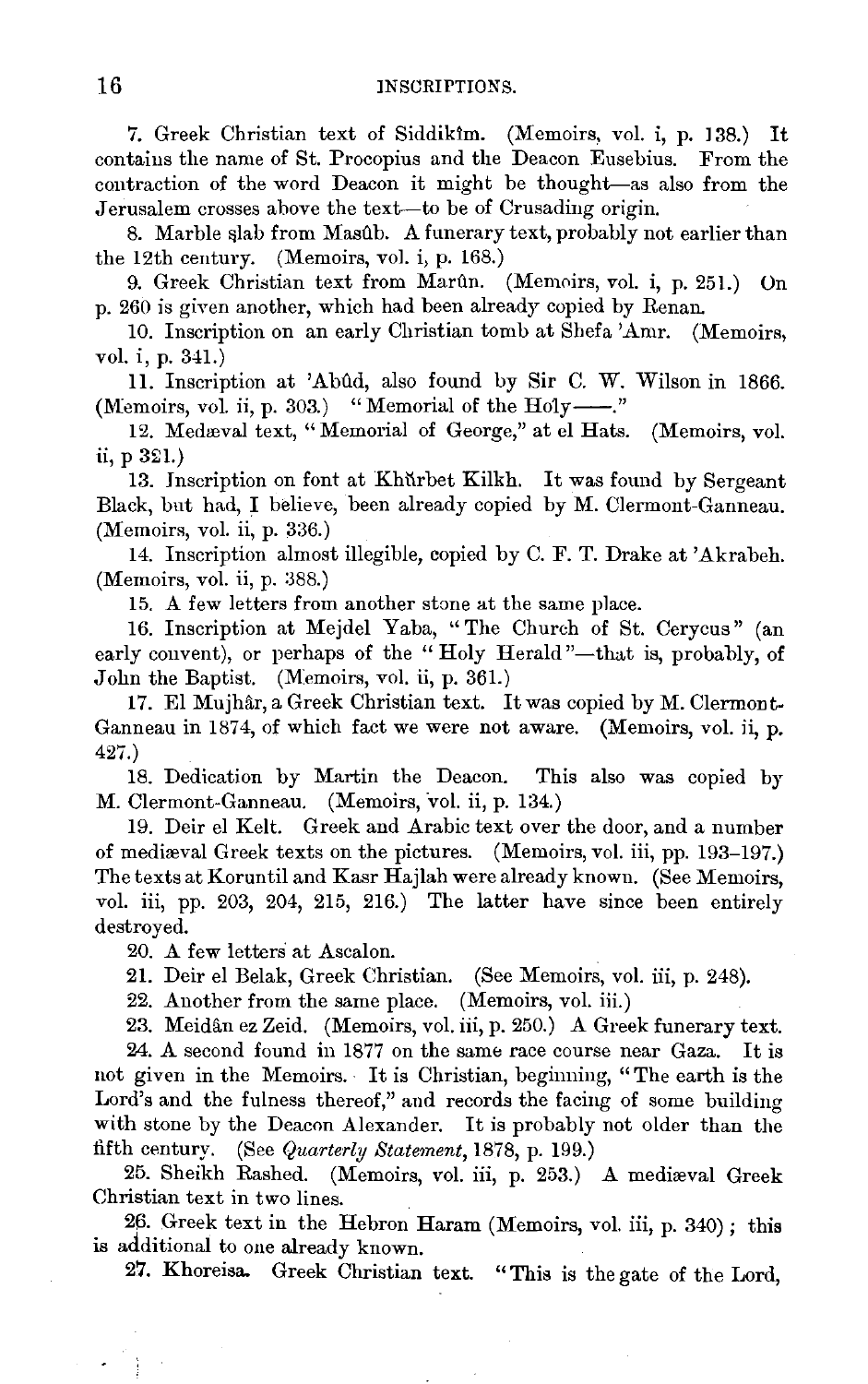

Harrison & Sone, Lith, S! Martins Lane, W.C.

Harnson 1 Soue, Lith, S. Martins Lane, W.C.